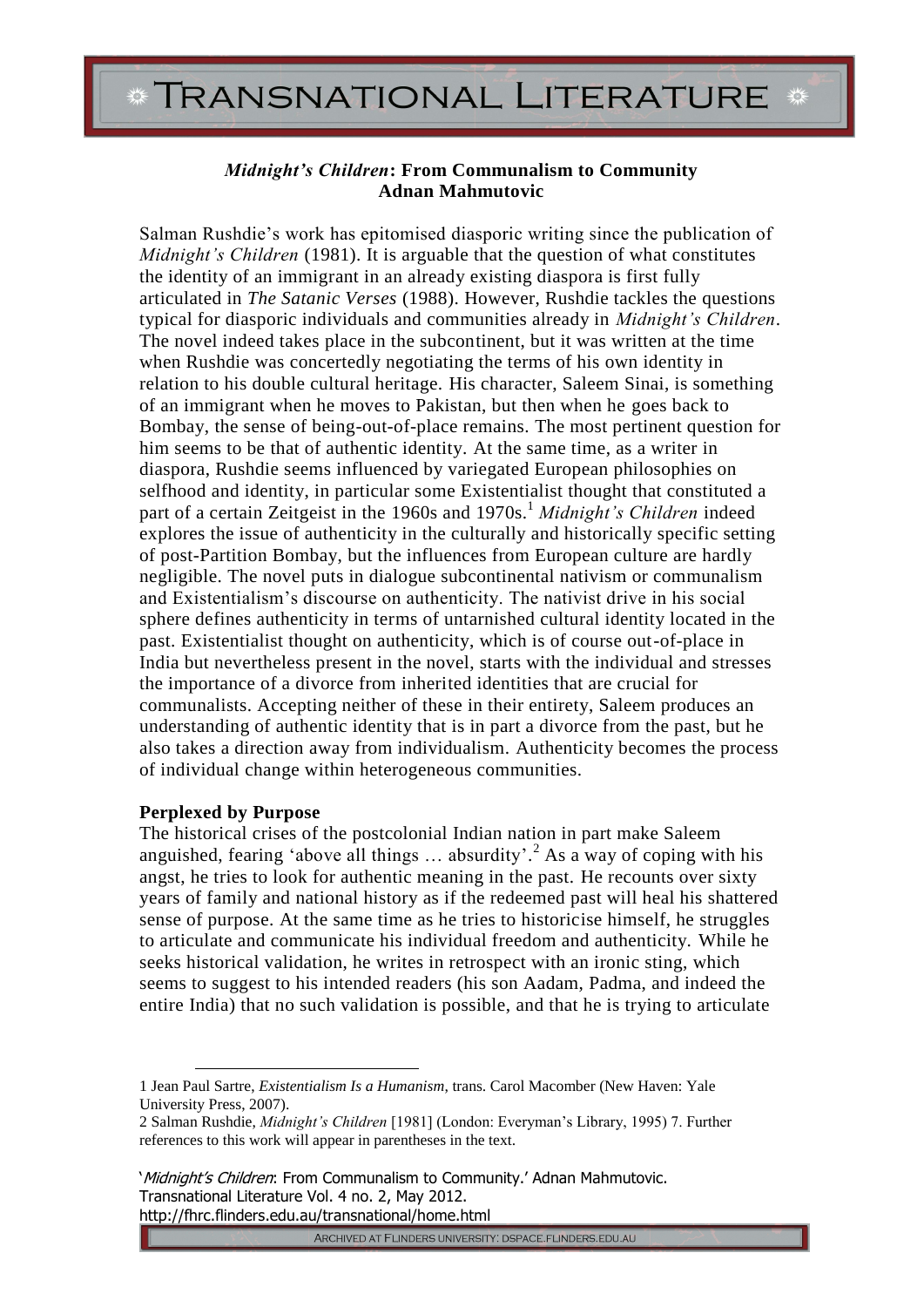a more authentic meaning in the Existentialist sense of the word, as something new, something acquired rather than inherited.

Being thrown or having-fallen into the complex history of post-Independence India, Saleem and his midnight's children reflect the 'conflict in socio-cultural heritages' (325) of India. Indeed, 'their heads were full of all the usual things, fathers mothers money food land possessions fame power God' (290). Despite their extraordinary abilities, they remain ingrained in what Sartre called bad faith: 'urchins spoke like old men with beards … yes, certainly … because children are the vessels into which adults pour their poison' (325). Taking a negative stance against inherited cultural determinants of identity, Saleem structures his story in a certain way to show he can do something about what he has been made of: 'From ayah to Widow, I've been the sort of person to whom things have been done, but Saleem Sinai, perennial victim, persists in seeing himself as protagonist' (301). While the notion of a 'protagonist' predicates Saleem on a literary discourse – the metanarrative points out that he is a character in a story – it appears to mean someone who is the main player in his life, who is active and not merely reactive. Being-a-protagonist for Saleem entails an active-literal mode of being: 'all actions of mine which directly – literally – affected, or altered the course of, seminal historical events' (302). Initially, he shows how he builds up his identity by internalising certain institutions and experiences (family, class, nation etc.). Then he comes to exteriorise and reexteriorise what has been put into him, until he bites the hands that have been spoon-feeding him and rewrites family history. The revision of family history is most important because ancestry is frequently also the metaphor for political oppression of the fathers/mothers of the nation. According to Matt Kimmich, what Saleem challenges is not the existence of parents/authors/originators, but rather the 'naturalized notion that meaning flows unidirectionally' from such authors.<sup>3</sup> Saleem opposes the idea that one is 'authentic only due to purity of descent,' and that 'authenticity is … an inherent quality'. 4 Indeed, upon hearing that Saleem's mother is a Hindu, and his father an Englishman, Padma bursts out, 'An Anglo? … What are you telling me? You are an Anglo-Indian? Your name is not your own?' (148). Rather than speaking of Methwold and Vanita, Padma immediately jumps to the abstract terms, evoking the conflict between the English and the Hindu (symbolic of the colonial authority and the exploited native land). She sees Saleem as the traitor to his 'true' filial ties, which he reverses by claiming, 'I have had more mothers than most mothers have children; giving birth to parents has been one of my stranger talents – a form of reverse fertility beyond the control of contraception' (308). The plurality of mothers and fathers signals his aversion to filial ties, but also to other models of affiliation as a marker of authenticity, such as nation. Saleem's plural (a)filiation is contrasted to Ahmed's invention of ancestry, which Neil ten Kortenaar finds 'harmful because it is nostalgic and self-glorifying and serves to "obliterate all traces of reality"'.<sup>5</sup>

<sup>3</sup> Matt Kimmich, *Offspring Fictions: Salman Rushdie's Family Novels* (Amsterdam: Routledge, 2008) 11.

 $4$  Kimmich 32.

<sup>5</sup>Neil ten Kortenaar, *Self, Nation, Text in Salman Rushdie's* Midnight's Children (Montreal: McGill-Queen's University Press, 2004) 110.

<sup>2</sup>

<sup>&#</sup>x27;Midnight's Children: From Communalism to Community.' Adnan Mahmutovic. Transnational Literature Vol. 4 no. 2, May 2012. http://fhrc.flinders.edu.au/transnational/home.html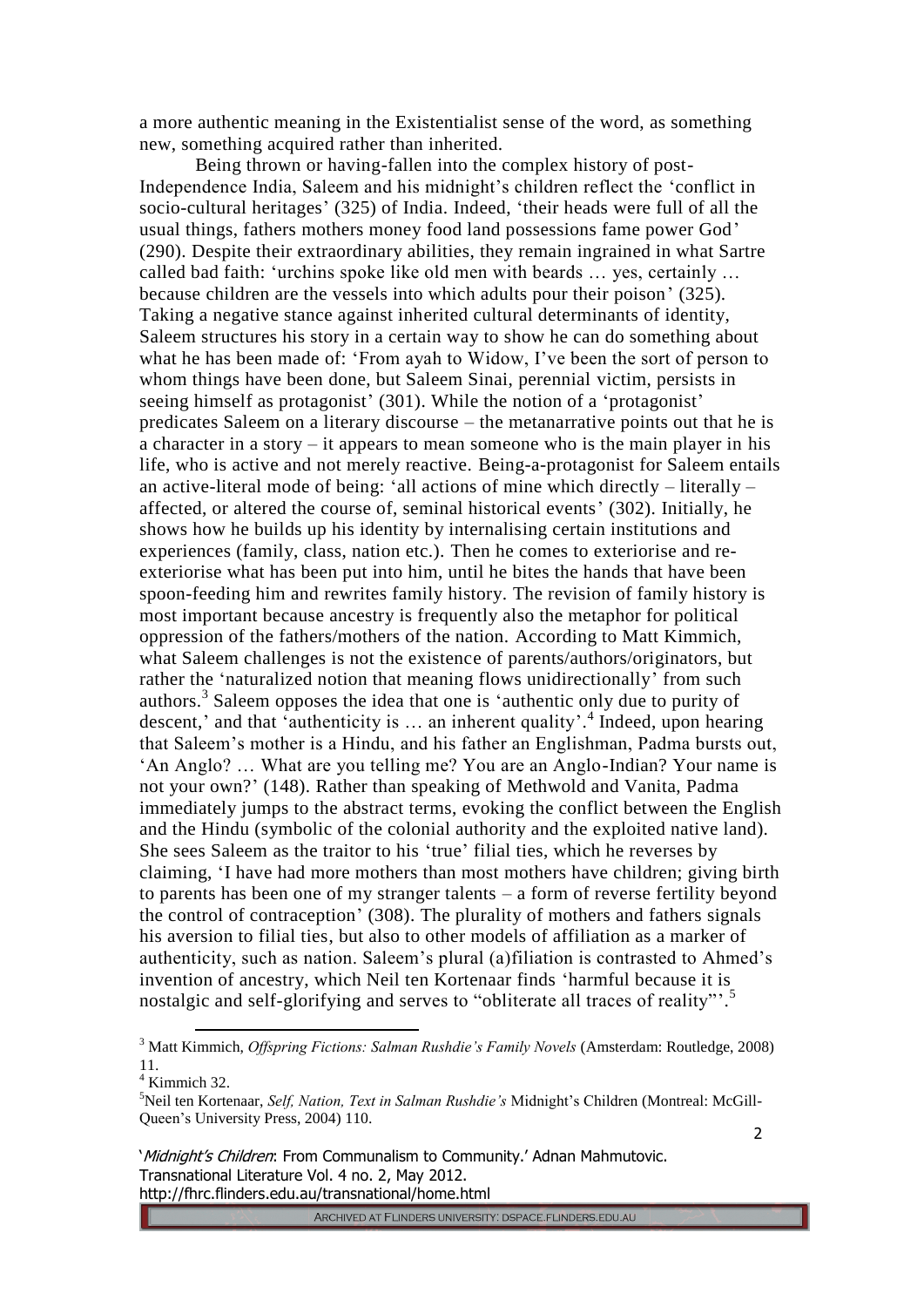Saleem's genealogy too contorts reality, but it opposes the legitimating of status through genealogy (as when he produces the simulacra of blood).

### **To Conform or not to Conform, that is the Question**

Saleem first distinguishes between two possible courses of action, conformity (bad faith) and non-conformity. Saleem is mostly intent on qualifying different religious (and also to an extent secular) faiths in terms of bad faith, which is a way of living in an unreflective manner, doing things because one does so. As an infant, Saleem was unable to open and close his eyes instinctively, and had to be instructed by his 'two-headed mother,' Amina/Mary (158). Mary said, 'He is a good obedient child and he will get the hang of it for sure'  $(159)$ .<sup>6</sup> When in Pakistan, he says, 'my new fellow citizens [in Karachi] exuded the flat boiled odours of acquiescence, which were depressing to a nose which had smelt … the highly-spiced nonconformity of Bombay' (391). By pitting the acquiescence of the Karachi population against the non-conformity of Bombay, Saleem foregrounds his conflict with the need which Rushdie himself calls 'communalism',<sup>7</sup> and which arose, as Gareth Griffiths explains, in response to the colonisers' dominance. Indeed, communalism employed the rhetoric of authenticity to give substance to its politics of resistance. As a strategy of resistance, it was a gesture of non-conformity, but speaking from a postcolonial context, Saleem objects to the authoritative qualification of this authenticity, which strongly informs other politicised ideas such as race, ethnicity, culture, religion, nation and class. While postcolonial nativism can be understood as a reassertion of non-Western meanings, values and cultural practices as the means of decolonization, the novel deviates from the coloniser/colonised binary, and focuses on variegated communalist conflicts. Advocated as immanent or intrinsic to the given community, communalist essentialism is a political product without a real communal consensus, just as Saleem's individual meaning is determined by political and religious figures: 'Soothsayers have prophesied me, newspapers celebrated my arrival, politicos ratified my authenticity. I was left entirely without say in the matter' (7). For this reason Saleem loves Bombay's everhybridising crowd, the people who barter both beliefs and everyday practices.

Since he eventually articulates authenticity in terms of non-conformity, Saleem has an anxiety attack when his sister, Brass Monkey, starts 'learning prayers in Arabic and saying them at prescribed times' and becomes a 'public property,' '"Pakistan's Angel", "The Voice of the Nation", the "Bulbul-e-Din" or nightingale-of-the-faith … the whole country's favourite daughter' (398). Even Bombay, which is first presented as a plural place, is threatened by conformity during the state of Emergency: 'Sanjay volunteers, doing their bit for society … but then I realized no, not volunteers, because all the men had the same curly hair and lips-like-women's-labia, and the elegant ladies were all identical, too, their

<sup>6</sup> He echoes Jean-Jacques Rousseau's discourse on totalitarianism: 'When an infant first opens his eyes he ought to see the fatherland, and up to the day of his death he should see nothing else.… When he is solitary, he is nothing; when he has ceased to have a fatherland, he no longer exists; and if he isn't dead, he's worse than dead' (*The Government of Poland* IV trans. Willmoore Kendall [Indianapolis: Hackett Pub. Co., 1985] 966).

<sup>7</sup> Salman Rushdie, *Imaginary Homelands* (London: Penguin Books, 1991) 27.

<sup>&#</sup>x27;Midnight's Children: From Communalism to Community.' Adnan Mahmutovic. Transnational Literature Vol. 4 no. 2, May 2012. http://fhrc.flinders.edu.au/transnational/home.html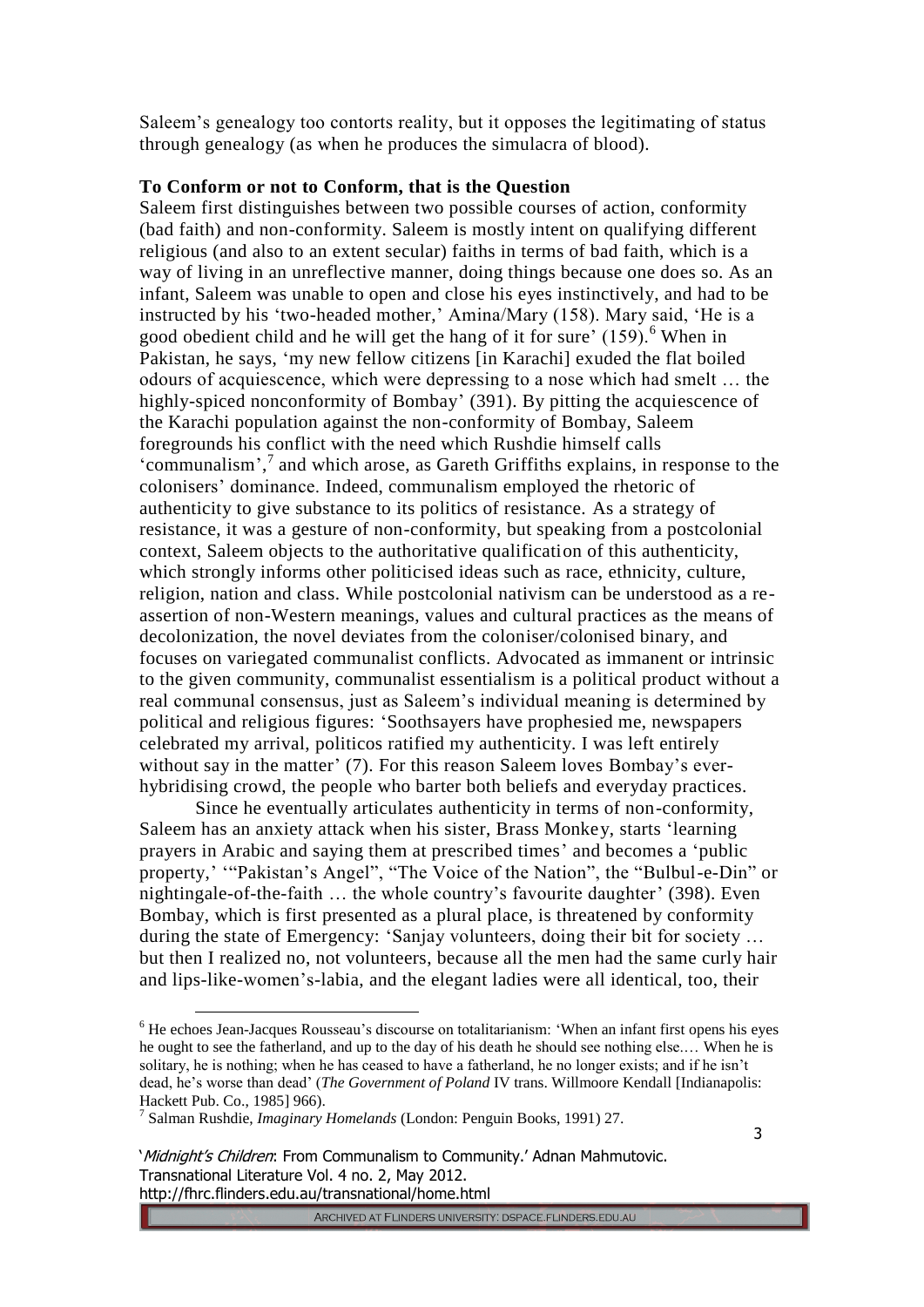features corresponding precisely to those of Sanjay's Menaka … the ruling dynasty of India had learned how to replicate itself' (546). The cloning of bodies is suggestive of an embodiment of ideology. It is like a modern version of incarnation only each soul is the same, or rather, there is none. While the cloning may seem exaggerated, it reflects Saleem's fears of anything that leads to individual appropriation: 'I am the sum total of everything that went before me of all I have been seen done, of anything done-to-me'  $(488)$ .<sup>8</sup>

Saleem's enemy Shiva – who indeed cuts himself loose from his circumstances of birth – helps the government eliminate all those deviant, marginal, hybrid elements that either directly oppose the power, or whose very existence poses a symbolic threat. Although these powers put him in his untoward situation in the first place, he still plays in their court. Saleem, on the other hand, may not be as powerful, but his sense of authenticity drives him to at least try and think beyond the given frameworks. An interesting gesture is that of his production of fathers and mothers. He is affected by all of them and he affects them and changes them, and in the end he leaves them all. What seems to be an inability to commit to any political and religious paradigms is actually a refusal to opt for and fully commit to anything that has been offered to him. He stays with his family in Pakistan and has contact with Zia-ul-Haqq, he lives with the Communists for a while, he marries a witch, and he works as a dog during the war. He always acknowledges all the given choices, but desires a third option, a third pill, to use an image from *The Matrix*. While Saleem often laments that he has no choice, he keeps confirming and articulating his freedom by moving between fathers and rulers. Shiva, on the other hand, exercises his freedom by choosing between given alternatives, the blue or the red pill.

By manically insisting on the plethora of incompatible determinisms (for instance, fate versus history), Saleem shows that he cannot really refer to either fate, or biology, or social and historical factors as the ultimate excuse for his actions. Since he seldom does anything that truly shapes grand historical movements, his basic action is reduced to his wielding of irony and mimicry, which produce comic absurdity that is supposed to work against conscious and unconscious conformity. The comic aspects of his self-reflexive narrative serve to heighten the reader's awareness of the mechanisms that conspire in the regulation of life. This self-reflexivity constitutes the beginning of a search for authenticity.

Saleem's autobiographical writing is an exercise in self-reflexivity, which in turn seems always to be oriented towards self-formation. Jung Su calls Saleem's basic strategy 'cultural eclecticism', <sup>9</sup> which she qualifies as an intentional 'mockery of the idea of authenticity'. <sup>10</sup> An eclectic selects from the world-repository of culture whatever appears usable for the immediate gain, a gesture that Rushdie claims to be 'a hallmark of the Indian tradition'.<sup>11</sup> Saleem's

ARCHIVED AT FLINDERS UNIVERSITY. DSPACE.FLINDERS.EDU.AU

<sup>8</sup> This argument resembles Sartre's claim, 'a man is nothing but a series of enterprises, and … the sum, organization, and aggregate of the relations that constitute such enterprises'. (*Existentialism is a Humanism* [New Haven: Yale University Press, 2007] 38).

<sup>9</sup> Jung Su, 'Saleem's Quest for Origin: Authenticity and Nation in *Midnight's Children*' *Proc. Natl. Sci. Counc. ROC(C)*, X/1 (January 2000) 65.

 $^{10}$  Jung Su 61.

<sup>11</sup> Rushdie, *Imaginary* 68.

<sup>&#</sup>x27;Midnight's Children: From Communalism to Community.' Adnan Mahmutovic. Transnational Literature Vol. 4 no. 2, May 2012. http://fhrc.flinders.edu.au/transnational/home.html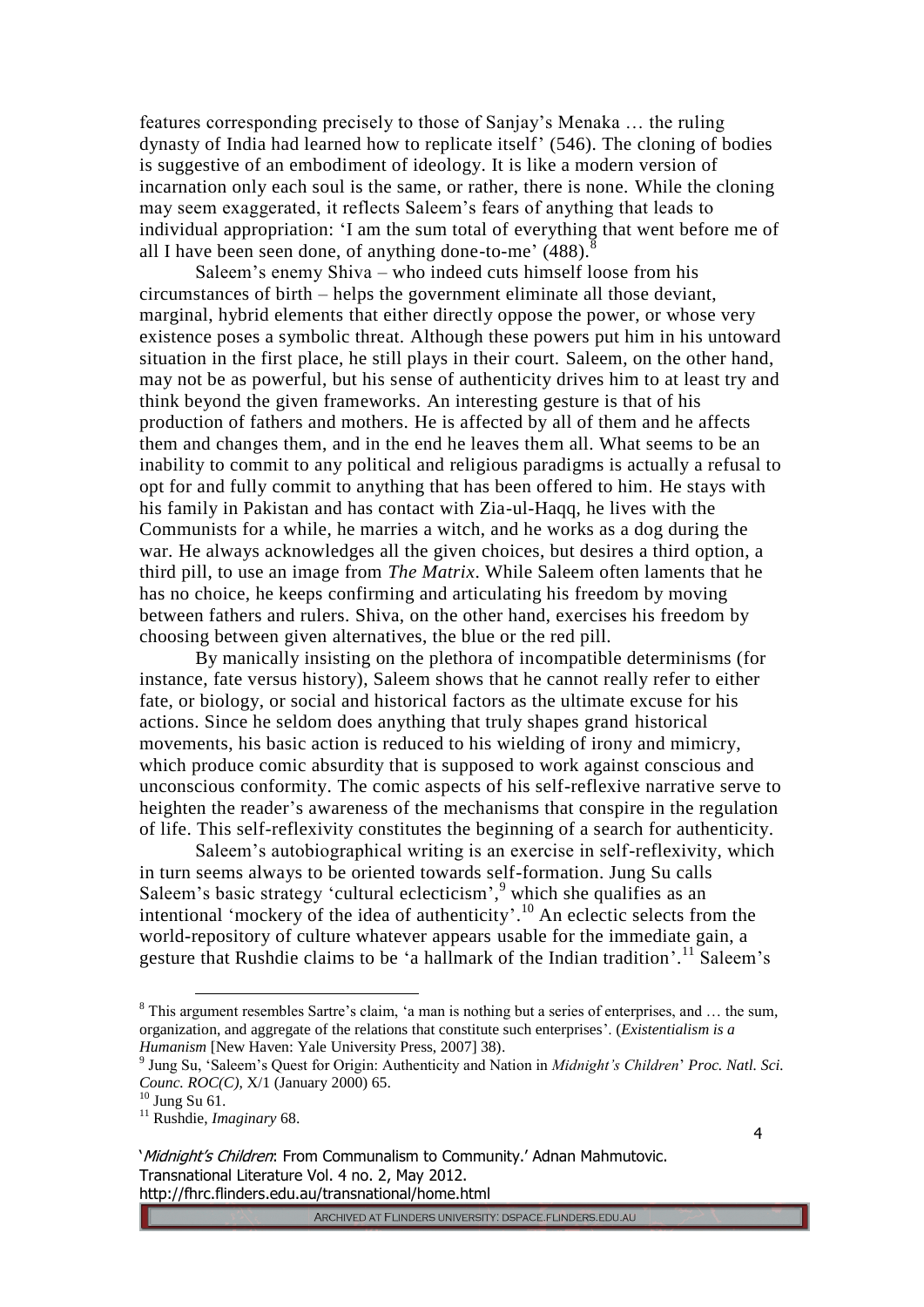is a far more ironic eclecticism, the collecting in order to refute and transform, rather than endorse and preserve. When he uses cultural references, and tries to fit modern individuals into mythical narratives, and creates ties to several political and religious movements, he makes an immense hodgepodge of everything without committing to anything. He behaves like that which Søren Kierkegaard calls a 'fuimus', $^{12}$  someone who looks back at the past as an old man lying about it or inventing it in order to overcome surging existential anguish. Saleem expresses his freedom in exaggerated mimicry/mockery of different beliefs, filiations and political affiliations. Take his hearing-voices for an example, which he interprets in terms of his Judeo-Christian-Islamic heritage: 'like Musa or Moses, like Muhammad the Penultimate, I heard voices on a hill' (207). Yet, the voices turn out to be more mundane. His mimicry of the religious discourse seems an act of conformity, but it turns to be more mockery than imitation. This mockery seems aimed at his parents' (and readers') assumed bad faith. When he then reinterprets his mind as the radio, he draws attention to the ways in which radio has had a specific function for the ideological constitution of the nation. The nation is too large and too diverse to produce a kind of communion and intimacy of its members that we ascribe to smaller traditional communities. In a large state, as Theodor Adorno has argued, the radio serves to

reach the people at large in such a way that they notice none of the innumerable technical intermediations; the voice that announces resounds in the home, as though he were present and knew each individual.<sup>13</sup>

A national consciousness is a false consciousness. When Saleem claims he actually brings all the singular voices to presence for each other in a communion or at least a perfect parliament, he shows that the one who commands the communal space is also the mediator. His mediation is even viler than the radio propaganda during the Indo-Pakistani war, because the children are given the false impression that they are actually present rather than represented. In a sense, he qualifies his brain as the crystallised space of bad faith, but he breaks the illusion and reveals that he has been manipulating the mental forum to exclude Shiva, control dialogue and barter thought. He told them he wanted them to be free, but his liberalism turned out to be authoritative.

Theoretically speaking, although mimicry has been Homi Bhabha's hallmark, it seems fruitful to remember Sartre's figure of a waiter who does everything too much in order to conform to a certain stereotype or a role.<sup>14</sup> Assuming that the waiter is aware he is acting in bad faith, then for Sartre he is even more inauthentic because he denies the facticity of his freedom. However, by accentuating every gesture of waiter-ness, the man draws attention to this particular social behaviour. The exaggerated conformity breaks the transparency of this role. Sartre's image captures social action in bad faith, which is akin to the behaviour of postcolonial subjects such as Saleem's family in their practice of

ARCHIVED AT FLINDERS UNIVERSITY. DSPACE.FLINDERS.EDU.AU

<sup>12</sup> Søren Kierkegaard, *Sickness Unto Death* (London: Penguin Books, 1989) 89.

<sup>&</sup>lt;sup>13</sup> Theodor W. Adorno, *The Jargon of Authenticity* (London: Routledge Classics, 2003) 62.

<sup>14</sup> Jean Paul Sartre, *Essays in Existentialism* (Secaucus: Citadel Press, 1993) 167-9.

<sup>&#</sup>x27;Midnight's Children: From Communalism to Community.' Adnan Mahmutovic. Transnational Literature Vol. 4 no. 2, May 2012. http://fhrc.flinders.edu.au/transnational/home.html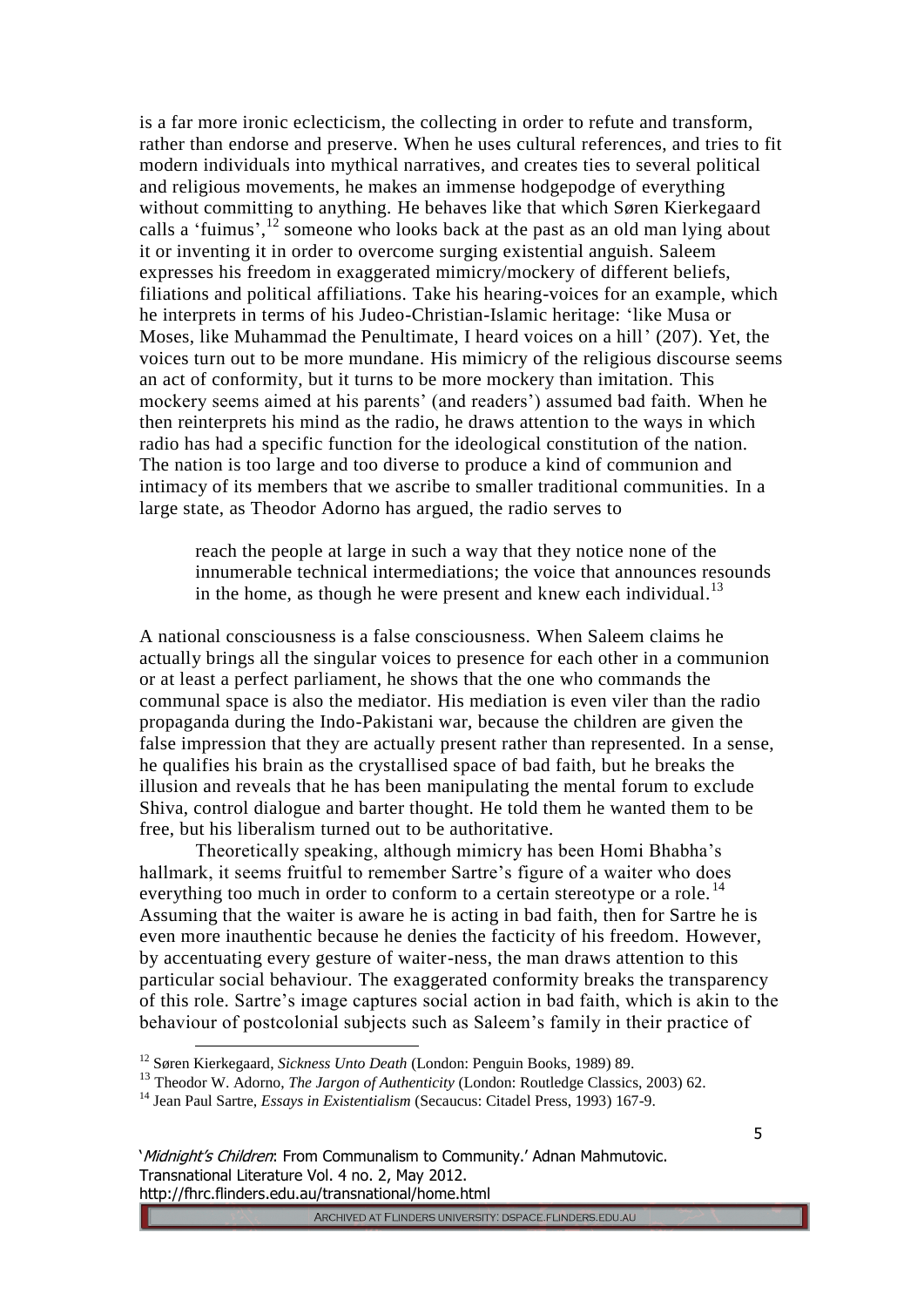English customs. The question is, is mimicry honest conformity, or mockery? In *Midnight's Children*, it is especially the histrionic aspects of Saleem's behaviour that alert the readers that his mimicry is anything but serious conformity. For Bhabha, any 'desire to emerge as "authentic" through mimicry – through a process of writing and repetition  $-$  is the final irony of partial representation.<sup>15</sup> Since 'authentic' here has its essentialist valence, Bhabha means to say that the irony implied in mimicry shows that the imitation does not constitute authenticity, and that it does not hide another true self that is only obscured by the mask of imitation. In order to better understand Saleem's mimicry, we can compare it to colonial mimetic desire, the kind of imitation or copycatting that nationalism denies in the name of authenticity. The implied paradox here is that the nation itself is a foreign model, always 'imperso-nation,' as Sumita S. Chakravarty has argued.<sup>16</sup> Saleem's family become ersatz Englishmen to the point that his father turns white. Just as for a nationalist such imitation entails a betrayal of the true self, Existential authenticity too stands in conflict with roleplaying, imitation, parroting (as in Aadam's Mecca-turned parroting, and Ahmed's ersatz bulbul which is in fact a parrot). For Kortenaar, Saleem seems to produce an 'irreverent twist on Marx's bitter phrase from The Eighteenth Brumaire [that mimicry is the inevitable fate of the middle-classes]' in order to 'deflate the vaunted power of the European original.'<sup>17</sup> Indeed, Saleem says, 'it would be fair to say that Europe repeats itself, in India, as farce' (235).

The key to Saleem's stance is his thematisation and exaggeration of mimicry, which allow 'the mimic to stand outside his performance'.<sup>18</sup> Everything he does may only be a performance, but it is possible to understand performance as a creative impulse, rather than mere copycatting. Saleem's mimicry is not only ambiguous mimesis, but also poiesis. Such gestures, comparable to the famous scene from *The Satanic Verses* where Jibreel is not sure whether he is an angel or a devil, is practically a dramatisation of Sartre's claim about the responsibility in singular choices: 'If a voice speaks to me, it is always I who must decide whether or not this is the voice of an angel.<sup>19</sup> Although the voice of an angel or a god seems binding, the individual must take responsibility for his or her belief. Kortenaar suggests, although 'the mere fact of choice is not truly action, the selfawareness induced by the recognition that one has, in fact, chosen, is the kind of experience which underpins action.<sup>20</sup> The reader too must choose, and even use creativity.

#### **Desire for Community**

Emphasising the anti-individualist effects of communalism, *Midnight's Children* seems to endorse introspection as the primary option for individuals caught up in violent historical circumstances. However, after the exhaustion of paradigms of

<sup>&</sup>lt;sup>15</sup> Homi K. Bhabha, *The Location of Culture* (London: Routledge Classics, 2004) 126.

<sup>16</sup> Sumita S. Chakravarty, *National Identity in Indian Popular Cinema 1947–1987* (Austin: University of Texas Press, 1993) 4.

<sup>&</sup>lt;sup>17</sup> Kortenaar 170.

<sup>&</sup>lt;sup>18</sup> Kortenaar 171.

<sup>19</sup> Sartre, *Existentialism is a Humanism* 26.

<sup>20</sup> Kortenaar 45.

<sup>&#</sup>x27;Midnight's Children: From Communalism to Community.' Adnan Mahmutovic. Transnational Literature Vol. 4 no. 2, May 2012. http://fhrc.flinders.edu.au/transnational/home.html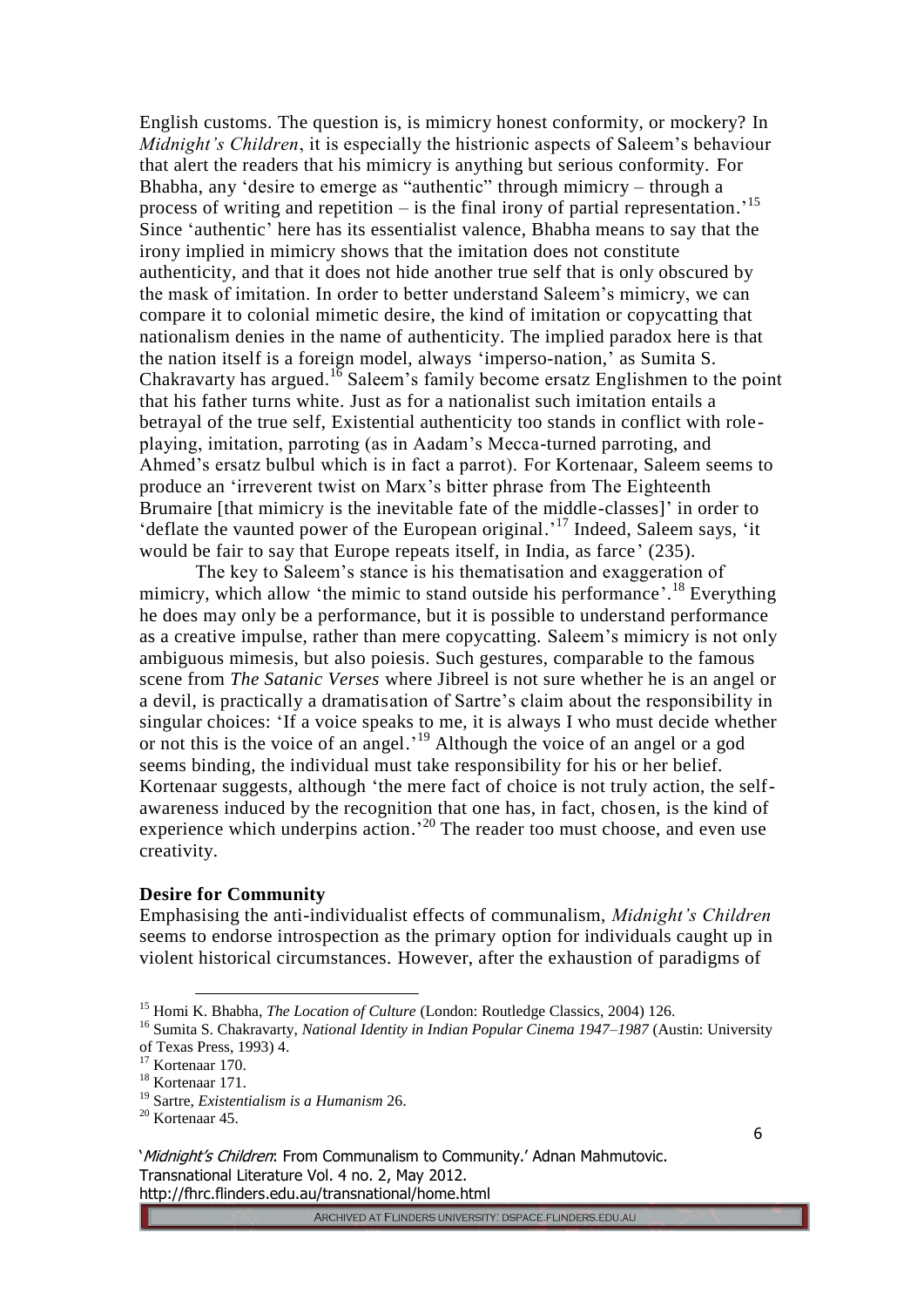filiation and affiliation, as well as individualism, Saleem's narrative pushes us into a rethinking of both individuality and community. There are at least three instances in which Saleem is isolated and focused on his selfhood: his solitary writing in the factory, his seclusion in the tower, and his amnesiac existence during the war. Yet it is in these instances that he foregrounds the importance of community.

To begin with, Saleem assumes the posture of a loner whose social ties have been severed and who confines himself to his writing. Even though he is writing his memoir, he shares his authorship (of his selfhood), with Padma, who forms with him a community of two (unorthodox) lovers. The very articulation of his authentic selfhood becomes open to negotiation with this one-woman audience who is not subordinated to him, but the essential interlocutor. She joins in, as Kimmich has argued, 'the creation of meaning, becoming a co-author … of Saleem himself.<sup>21</sup> She leaks into him. She breaks his artistic illusions of grandeur and brings him down to the facticity of life.

The emphasis on both the negativity of communalism and the necessity of community is obvious in his comic treatment of Buddha-hood in the passages about his amnesia:

I am stripped of past present memory time and love … I am empty and free, because all the Saleems go pouring out of me … free now … restored to innocence and purity by a tumbling piece of the moon, wiped clean as a wooden washing-chest, brained (just as prophesied) by my mother's silver spittoon. (436)

Here, the point of Buddhist struggle is reduced to a quite de-spiritualised experience of worldlessness. While 'free', 'pure', and 'innocent' seem to point towards some form of Romantic shedding of social skins, the problem is that in this mode zero Saleem is not quite free, or pure, or innocent. He becomes a dehumanised being, a dog that lends his nose to the service of the army. He is 'a brinjal … a vegetable' (446). He is totally cut from his past history, and his heritage can give him no status. If this is an extreme purity then it deprives him of both personality and community. The amnesia is devastating for his sense of self. The constant slippage between 'I' and 'he' shows his trouble with placing himself in the world: 'he (or I) had been cleansed of the whole business … I, or he, accepted the fate … emptied of history, the buddha learned the arts of submission, and did only what was required of him. To sum up: I became a citizen of Pakistan' (445). As I stressed earlier, a model citizen of Pakistan is for him someone who acts in bad faith. Even the ultra-obedient soldiers find him extreme. While the army were 'dedicated to "rooting out"' the 'rejection of pastand-family,' which was 'subversive behaviour' (447), Saleem's detachment from past-and-family is not subversive at all. They rename him 'buddha' (Urdu for old man). In other words, he does not resemble Buddha, 'he-who-achievedenlightenment-under-the-bodhi-tree,' and was capable of 'not-living-in-the-world as well as living in it' (445). Buddha's act of being-dead-to-the-world could be an

  $21$  Kimmich 82.

<sup>&#</sup>x27;Midnight's Children: From Communalism to Community.' Adnan Mahmutovic. Transnational Literature Vol. 4 no. 2, May 2012. http://fhrc.flinders.edu.au/transnational/home.html

ARCHIVED AT FLINDERS UNIVERSITY: DSPACE.FLINDERS.EDU.AU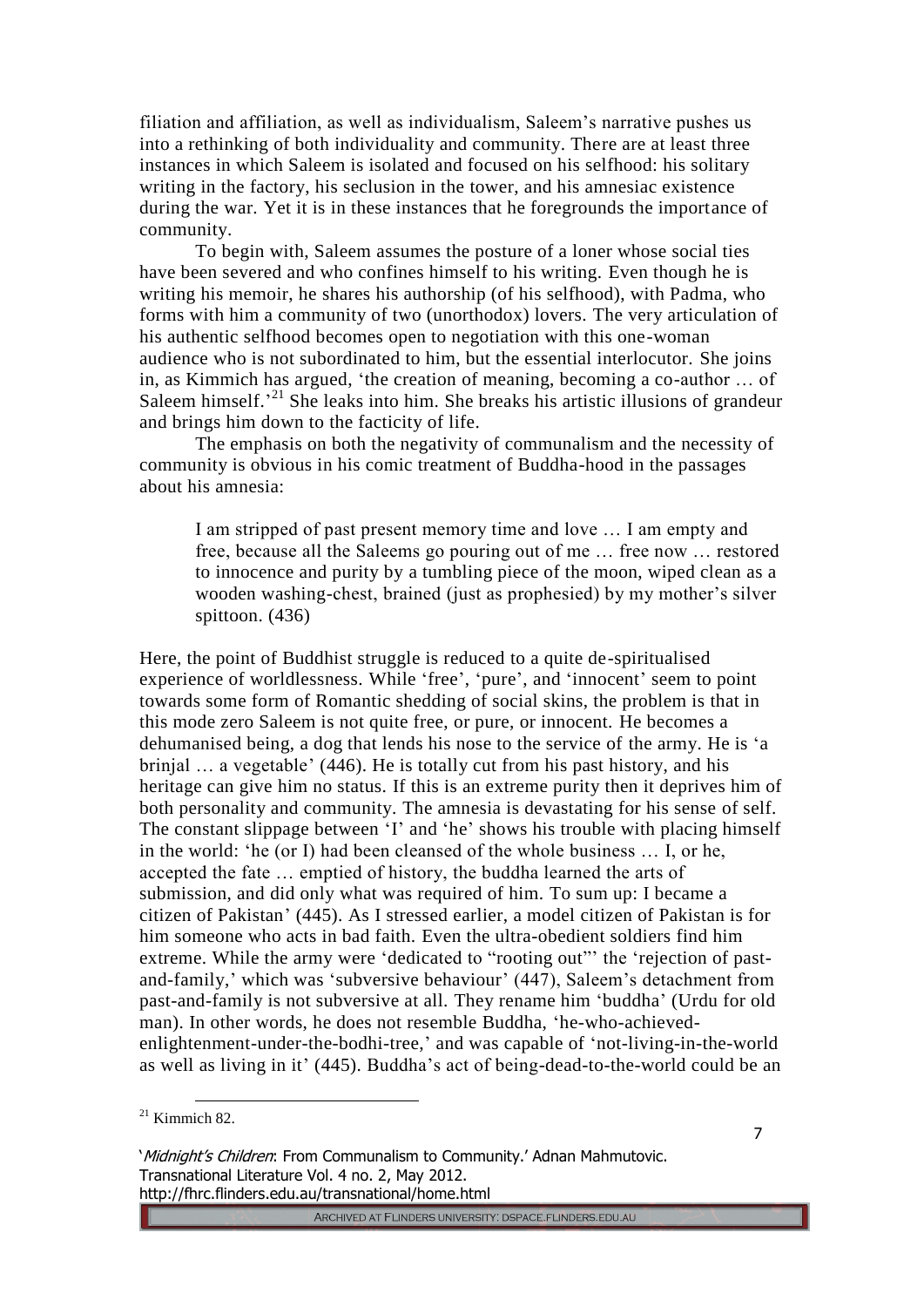example of authentic action that shaped history, whereas Saleem is a victim of an accident (a melodramatic gimmick from Bombay talkies). Eventually, snakebite cures Saleem's amnesia, 'reclaiming everything, all of it, all lost histories, all the myriad complex processes that go to make a man' (464). Then, he says, 'my old life was waiting to reclaim me. … What you were is forever who you are' (468). This pessimistic statement sounds as if he is giving in to the enormous pressure of his complex past. Yet, while this burden is not desirable, the total opposite is even less so, because he loses all sense of being, freedom, action, and articulation.

As a child, Saleem withdraws to the privacy in the womblike space of a washing-chest, where he is 'concealed from the demands of parents and history' (198). Since a total cut from the world does not elicit authenticity, such an isolated character, as Maurice Blanchot claimed, 'is the individual, and the individual is only an abstraction, existence as it is represented by the weak minded conception of everyday liberalism.<sup>'22</sup> It is in the tower that Saleem enters the minds of all Indians and meets the other children. His movement inward eventually becomes an ecstasy of his self. By this I mean that his selfhood, albeit seemingly introspective, arise through community, through exposing himself to others, through sharing himself with others and letting them 'enter' him. His communication with the children gives him a sense of sharing and bonding. Their dispersion and vast variety of abnormalities (or supra-normality) make him think about a new kind of community. With an out-of-character awareness of European individualism, he wonders whether 'collectivity [must be] opposed to singularity' (325). He envisions a 'sort of loose federation of equals, all points of view given free expression' (280), and everyone is allowed his or her abnormality, which becomes the ground for their community.

Saleem sees the M.C.C. as the potential third principle that is supposed to stand against old ideological principles:

Do not let this happen! Do not permit the endless duality of masses-andclasses, capital-and-labour, them-and-us to come between us! We … must be a third principle, we must be the force which drives between the horns of the dilemma, for only by being other, by being new, can we fulfil the promise of our birth. (323)

Besides the immediate echo of Nehru's 'Speech to Bandung Conference Political Committee' from 1955, Saleem comes to desire the third principle, but not in terms of national alliances.<sup>23</sup> Instead, he seeks a principle that is also not a principle. The 'loose federation' suggests a community that does not formulate a fixed set of principles that will be the glue to its unity.<sup>24</sup> Such a community seems

ARCHIVED AT FLINDERS UNIVERSITY. DSPACE.FLINDERS.EDU.AU

<sup>22</sup> Maurice Blanchot, *The Unavowable Community* (Barrytown: Station Hill Press, 1988) 18. As Charles Taylor points out, individualism can result in 'new modes of conformity' (Charles Taylor, *The Ethics of Authenticity* [Cambridge: Harvard UP, 1992] 15).

<sup>&</sup>lt;sup>23</sup> Jawaharlal Nehru, 'Speech to Bandung Conference Political Committee, 1955' http://www.fordham.edu/halsall/mod/1955nehru-bandung2.html.

<sup>&</sup>lt;sup>24</sup> Rushdie quotes Robi Chatterjee as saying, 'We don't need glue ... India isn't going to fall apart.... It is this nationalism business that is the danger' (*Imaginary* 32).

<sup>&#</sup>x27;Midnight's Children: From Communalism to Community.' Adnan Mahmutovic. Transnational Literature Vol. 4 no. 2, May 2012. http://fhrc.flinders.edu.au/transnational/home.html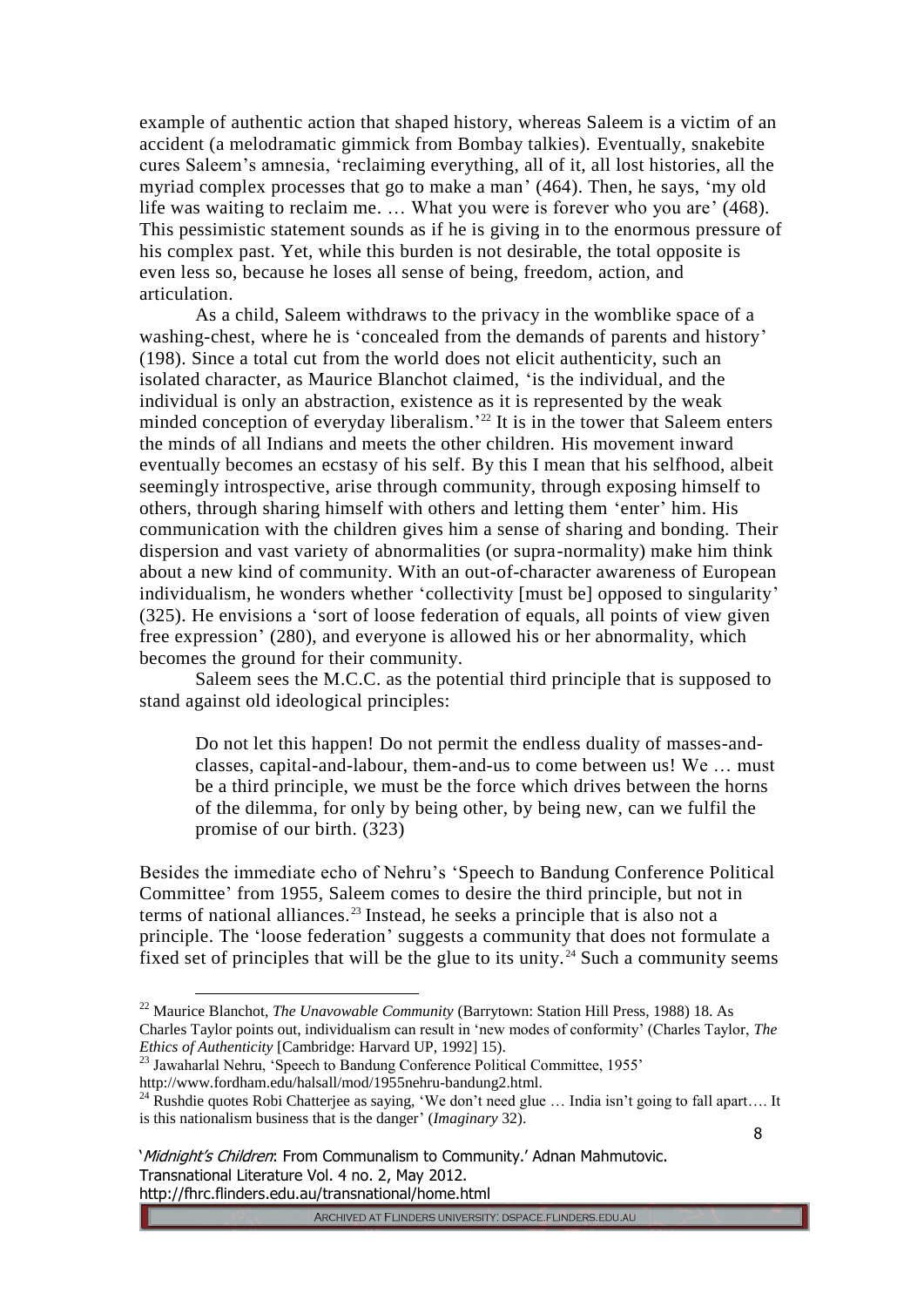idealistic, but as Kimmich points out it only starts to 'fall apart when Saleem denies Shiva a voice' and thus 'silences an unwanted, uncomfortable, potentially disruptive voice and enforces a certain hierarchy', <sup>25</sup> when he starts disregarding the children's differences and wants to find their common essence. The very failure of M.C.C. draws attention to the ways in which older understandings of both individuality and community contribute to this dissolution. Saleem wants them to be a third thing, but his understanding of community is based on both local communitarian models and the new national ideals with a prominent allegorical leader at the top. Without creative reworking of the old forms of communing, the visionary childhood is nipped in the bud. The MCC community never takes the next step. Saleem, as aware of the potential and the promise of his MCC, becomes a migrant in search for community, but he never manages to attach himself to any given social formation, especially not the nation (the community of all communities).

Another problem may be, to use Blanchot's argument, 'theoretically and historically there are only communities of small numbers.<sup>26</sup> Small communities seem to imply communion and even the fusion of the individuals into 'a supraindividuality<sup>2,7</sup> It becomes hard to conceive of a community without the immanence of its members to each other. Nation practically implies the lack of such immanence of equal and connected minds. The midnight's children can have that through the parliament of Saleem's brain, but they remain disembodied in an abstract space, reduced to minds without materiality. Indeed, as Blanchot put it, even

the community of equals, which puts its members to the test of an unknown inequality, is such that it does not subordinate the one to the other, but makes them accessible to what is inaccessible in this new relationship of responsibility.<sup>28</sup>

This equality, as an aspect of community, is not here a matter of social law, a constitution. It is not merely the equality in the distribution of wealth, rights and obligations, but an equal taking of responsibility for the inequality that may be the other face of equality itself, and of freedom.

By entering and leaving several already defined communities, Saleem seems to propose the possibility of bonding and sharing across any number of lines, the possibility of coming together on several plains, of intersecting communities that are articulated through migration. He undermines, to use Jean-Luc Nancy's discourse on community, all attempts at objectifying and producing a common being that can be traced in 'sites, persons, buildings, discourses, institutions, symbols; in short, in subjects'.<sup>29</sup> The dissolutions of new forms of community in the novel seem to suggest that communities shaped with singular

 $25$  Kimmich 53.

 $26$  Blanchot 6.

<sup>27</sup> Blanchot 7.

<sup>&</sup>lt;sup>28</sup> Blanchot 17.

<sup>29</sup> Jean-Luc Nancy, *The Inoperative Community* trans. Peter Connor (Minneapolis: University of Minnesota Press, 1991) 31.

<sup>&#</sup>x27;Midnight's Children: From Communalism to Community.' Adnan Mahmutovic. Transnational Literature Vol. 4 no. 2, May 2012. http://fhrc.flinders.edu.au/transnational/home.html